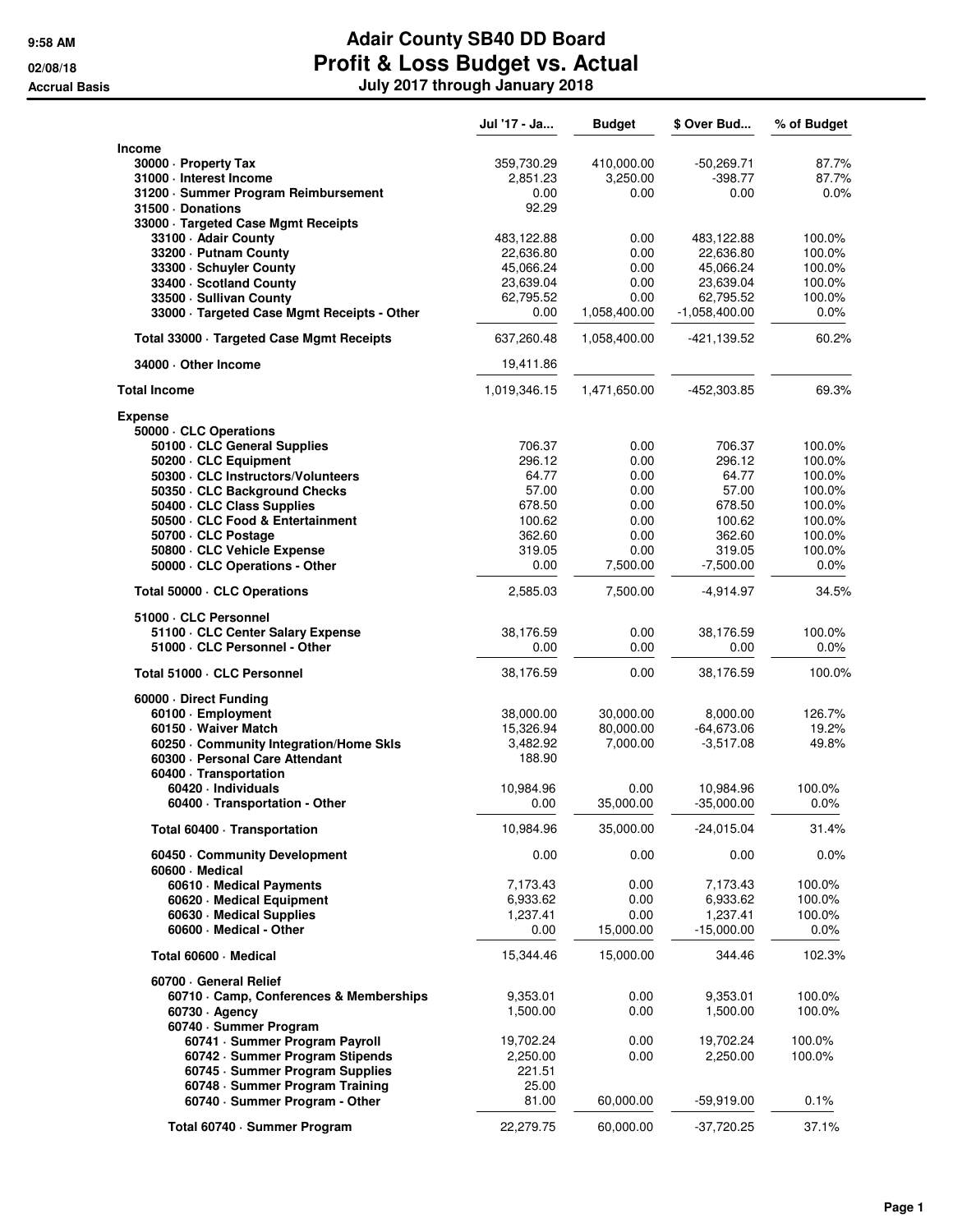|                                                                   | Jul '17 - Ja | <b>Budget</b> | \$ Over Bud          | % of Budget        |
|-------------------------------------------------------------------|--------------|---------------|----------------------|--------------------|
| 60700 General Relief - Other                                      | 2,497.88     | 40,000.00     | $-37,502.12$         | 6.2%               |
| Total 60700 · General Relief                                      | 35,630.64    | 100,000.00    | -64,369.36           | 35.6%              |
| 60800 · Temporary Residential Supports                            | 3,735.54     | 5,000.00      | $-1,264.46$          | 74.7%              |
| Total 60000 · Direct Funding                                      | 122,694.36   | 272,000.00    | -149,305.64          | 45.1%              |
| 61000 - Funding to Other Counties                                 |              |               |                      |                    |
| 61100 · Funding to Putnam County                                  | 980.42       | 0.00          | 980.42               | 100.0%             |
| 61200 - Funding to Schuyler County                                | 2,578.74     | 0.00          | 2,578.74             | 100.0%             |
| 61300 · Funding to Scotland County                                | 1,445.09     | 0.00          | 1,445.09             | 100.0%             |
| 61400 · Funding to Sullivan County                                | 3,023.19     | 0.00<br>0.00  | 3,023.19             | 100.0%             |
| 61500 · Waiver Match<br>61000 · Funding to Other Counties - Other | 0.00<br>0.00 | 35,000.00     | 0.00<br>$-35,000.00$ | $0.0\%$<br>$0.0\%$ |
| Total 61000 · Funding to Other Counties                           | 8,027.44     | 35,000.00     | -26,972.56           | 22.9%              |
| 70000 · Targeted Case Mgmt Expense                                |              |               |                      |                    |
| 70200 · TCM Supplies                                              | 134.51       |               |                      |                    |
| 70250 · TCM On Call Phone                                         | 673.86       | 0.00          | 673.86               | 100.0%             |
| 70300 · TCM Admin Salary                                          | 48,104.94    | 0.00          | 48,104.94            | 100.0%             |
| 70400 · TCM Admin Mileage<br>71000 - Adair County                 | 92.82        | 0.00          | 92.82                | 100.0%             |
| 71110 · TCM Salary Expense                                        | 148,037.33   | 0.00          | 148,037.33           | 100.0%             |
| 71115 · TCM Overtime                                              | 172.34       |               |                      |                    |
| 71150 - Mileage                                                   | 4,143.24     | 0.00          | 4,143.24             | 100.0%             |
| Total 71000 · Adair County                                        | 152,352.91   | 0.00          | 152,352.91           | 100.0%             |
| 72000 - Putnam County                                             |              |               |                      |                    |
| 72110 · TCM Salary Expense                                        | 8,703.24     | 0.00          | 8,703.24             | 100.0%             |
| 72150 - Mileage                                                   | 1,133.73     | 0.00          | 1,133.73             | 100.0%             |
| Total 72000 - Putnam County                                       | 9,836.97     | 0.00          | 9,836.97             | 100.0%             |
| 73000 · Schuyler County                                           |              |               |                      |                    |
| 73110 · TCM Salary Expense                                        | 17,346.47    | 0.00          | 17,346.47            | 100.0%             |
| 73150 - Mileage                                                   | 1,603.95     | 0.00          | 1,603.95             | 100.0%             |
| Total 73000 · Schuyler County                                     | 18,950.42    | 0.00          | 18,950.42            | 100.0%             |
| 74000 · Scotland County                                           |              |               |                      |                    |
| 74110 · TCM Salary Expense                                        | 6,647.63     | 0.00          | 6,647.63             | 100.0%             |
| 74150 · Mileage                                                   | 511.02       | 0.00          | 511.02               | 100.0%             |
| Total 74000 · Scotland County                                     | 7,158.65     | 0.00          | 7,158.65             | 100.0%             |
| 75000 · Sullivan County                                           |              |               |                      |                    |
| 75110 · TCM Salary Expense                                        | 24,443.29    | 0.00          | 24,443.29            | 100.0%             |
| 75150 - Mileage                                                   | 2,627.01     | 0.00          | 2,627.01             | 100.0%             |
| Total 75000 - Sullivan County                                     | 27,070.30    | 0.00          | 27,070.30            | 100.0%             |
| 76000 · TCM Training                                              | 821.17       | 0.00          | 821.17               | 100.0%             |
| Total 70000 · Targeted Case Mgmt Expense                          | 265,196.55   | 0.00          | 265,196.55           | 100.0%             |
| 80000 · Programming - Indirect                                    |              |               |                      |                    |
| 81000 · Board Expense                                             | 19.99        | 2,000.00      | $-1,980.01$          | $1.0\%$            |
| 82000 Governmental Relations                                      | 0.00         | 500.00        | $-500.00$            | 0.0%               |
| 83000 · Conferences/Workshops                                     |              |               |                      |                    |
| 83300 · Conferences/Workshops-General                             | 1,897.03     |               |                      |                    |
| 83000 · Conferences/Workshops - Other                             | 0.00         | 3,000.00      | $-3,000.00$          | 0.0%               |
| Total 83000 · Conferences/Workshops                               | 1,897.03     | 3,000.00      | $-1,102.97$          | 63.2%              |
| 83500 Depreciation Expense                                        | 0.00         | 30,000.00     | $-30,000.00$         | $0.0\%$            |
| 84000 Dues and Memberships                                        | 2,685.56     | 3,500.00      | $-814.44$            | 76.7%              |
| 85000 · Employee Travel                                           | 3,565.56     | 25,000.00     | $-21,434.44$         | 14.3%              |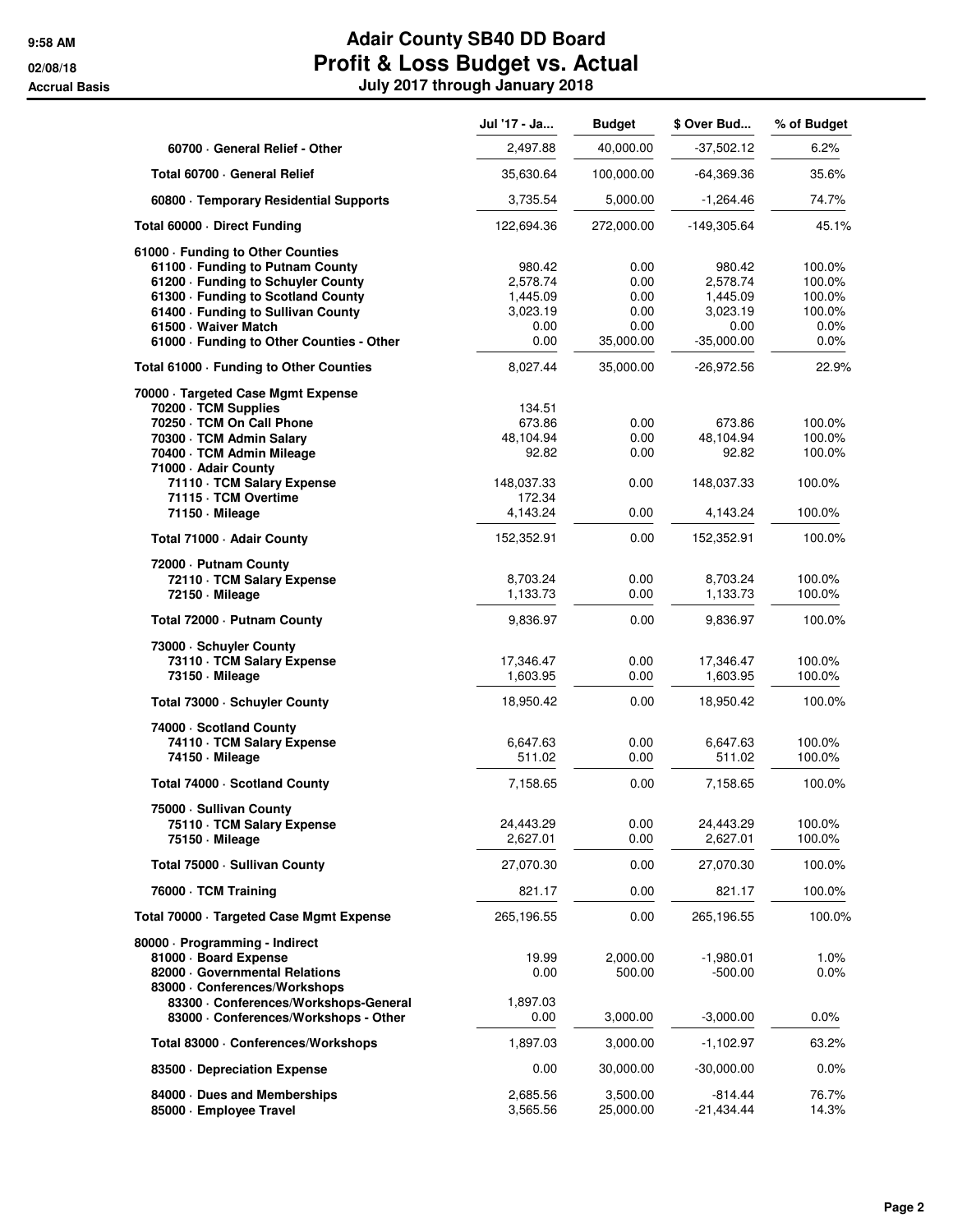|                                                                                                                                             | Jul '17 - Ja                        | <b>Budget</b>                     | \$ Over Bud                                | % of Budget                      |
|---------------------------------------------------------------------------------------------------------------------------------------------|-------------------------------------|-----------------------------------|--------------------------------------------|----------------------------------|
| 86000 · Insurance<br>86100 Directors & Officers<br>86300 · Property Insurance<br>86500 · Workers' Compensation<br>86000 · Insurance - Other | 441.00<br>0.00<br>9,665.00<br>0.00  | 0.00<br>0.00<br>0.00<br>26,000.00 | 441.00<br>0.00<br>9,665.00<br>$-26,000.00$ | 100.0%<br>0.0%<br>100.0%<br>0.0% |
| Total 86000 · Insurance                                                                                                                     | 10,106.00                           | 26,000.00                         | $-15,894.00$                               | 38.9%                            |
| 87000 · Office Expenses<br>87100 Office Supplies<br>87110 - Office Supplies-Country Club                                                    | 829.39                              | 0.00                              | 829.39                                     | 100.0%                           |
| 87120 Office Supplies-McPherson<br>87100 - Office Supplies - Other                                                                          | 6,151.28<br>0.00                    | 0.00<br>7,500.00                  | 6,151.28<br>$-7,500.00$                    | 100.0%<br>$0.0\%$                |
| Total 87100 Office Supplies                                                                                                                 | 6,980.67                            | 7,500.00                          | -519.33                                    | 93.1%                            |
| 87200 · Postage<br>87210 · Postage-General<br>87220 · Postage-TCM<br>87200 · Postage - Other                                                | 168.00<br>588.00<br>0.00            | 0.00<br>0.00<br>2,500.00          | 168.00<br>588.00<br>$-2,500.00$            | 100.0%<br>100.0%<br>0.0%         |
| Total 87200 - Postage                                                                                                                       | 756.00                              | 2,500.00                          | $-1,744.00$                                | 30.2%                            |
| 87300 Advertising/Marketing                                                                                                                 | 200.00                              | 1,000.00                          | $-800.00$                                  | 20.0%                            |
| 87400 · Copier<br>87420 · Copier-McPherson<br>87400 · Copier - Other                                                                        | 1,410.14<br>0.00                    | 0.00<br>2,500.00                  | 1,410.14<br>$-2,500.00$                    | 100.0%<br>$0.0\%$                |
| Total 87400 · Copier                                                                                                                        | 1,410.14                            | 2,500.00                          | $-1,089.86$                                | 56.4%                            |
| 87450 · Employee Retention/Appreciation<br>87700 Building Maintenance<br>87710 · Janitorial                                                 | 1,240.36                            | 3,000.00                          | $-1,759.64$                                | 41.3%                            |
| 87711 Janitorial-Country Club<br>87712 - Janitorial-McPherson<br>87710 - Janitorial - Other                                                 | 1,616.30<br>3,720.48<br>0.00        | 0.00<br>0.00<br>0.00              | 1,616.30<br>3,720.48<br>0.00               | 100.0%<br>100.0%<br>$0.0\%$      |
| Total 87710 · Janitorial                                                                                                                    | 5,336.78                            | 0.00                              | 5,336.78                                   | 100.0%                           |
| 87720 · Lawn Care<br>87721 - Lawn Care-Country Club<br>87722 · Lawn Care-McPherson                                                          | 910.00<br>235.00                    | 0.00<br>0.00                      | 910.00<br>235.00                           | 100.0%<br>100.0%                 |
| Total 87720 - Lawn Care                                                                                                                     | 1,145.00                            | 0.00                              | 1,145.00                                   | 100.0%                           |
| 87730 · Snow Removal<br>87731 · Snow Removal-Country Club<br>87732 · Snow Removal-McPherson                                                 | 450.00<br>650.00                    | 0.00<br>0.00                      | 450.00<br>650.00                           | 100.0%<br>100.0%                 |
| Total 87730 · Snow Removal                                                                                                                  | 1,100.00                            | 0.00                              | 1,100.00                                   | 100.0%                           |
| 87700 · Building Maintenance - Other                                                                                                        | 0.00                                | 25,000.00                         | $-25,000.00$                               | $0.0\%$                          |
| Total 87700 · Building Maintenance                                                                                                          | 7,581.78                            | 25,000.00                         | $-17,418.22$                               | 30.3%                            |
| 87800 · Software & Technology                                                                                                               | 23,140.97                           | 40,250.00                         | $-17,109.03$                               | 57.5%                            |
| Total 87000 Office Expenses                                                                                                                 | 41,309.92                           | 81,750.00                         | $-40,440.08$                               | 50.5%                            |
| 87500 · Personnel<br>66000 · Payroll Expenses<br>66500 · Salary Sick<br>66700 · Salary Vacation<br>66000 · Payroll Expenses - Other         | 19,426.12<br>27,143.62<br>36,966.67 | 0.00<br>0.00<br>63,740.82         | 19,426.12<br>27,143.62<br>$-26,774.15$     | 100.0%<br>100.0%<br>58.0%        |
| Total 66000 · Payroll Expenses                                                                                                              | 83,536.41                           | 63,740.82                         | 19,795.59                                  | 131.1%                           |
| 87510 · Salary Expense<br>87540 - Employee Benefits<br>87550 Unemployment Tax                                                               | 73,842.22<br>116,113.02<br>1,282.78 | 726,154.47<br>204,078.15<br>0.00  | -652,312.25<br>$-87,965.13$<br>1,282.78    | 10.2%<br>56.9%<br>100.0%         |
| Total 87500 · Personnel                                                                                                                     | 274,774.43                          | 993,973.44                        | $-719,199.01$                              | 27.6%                            |